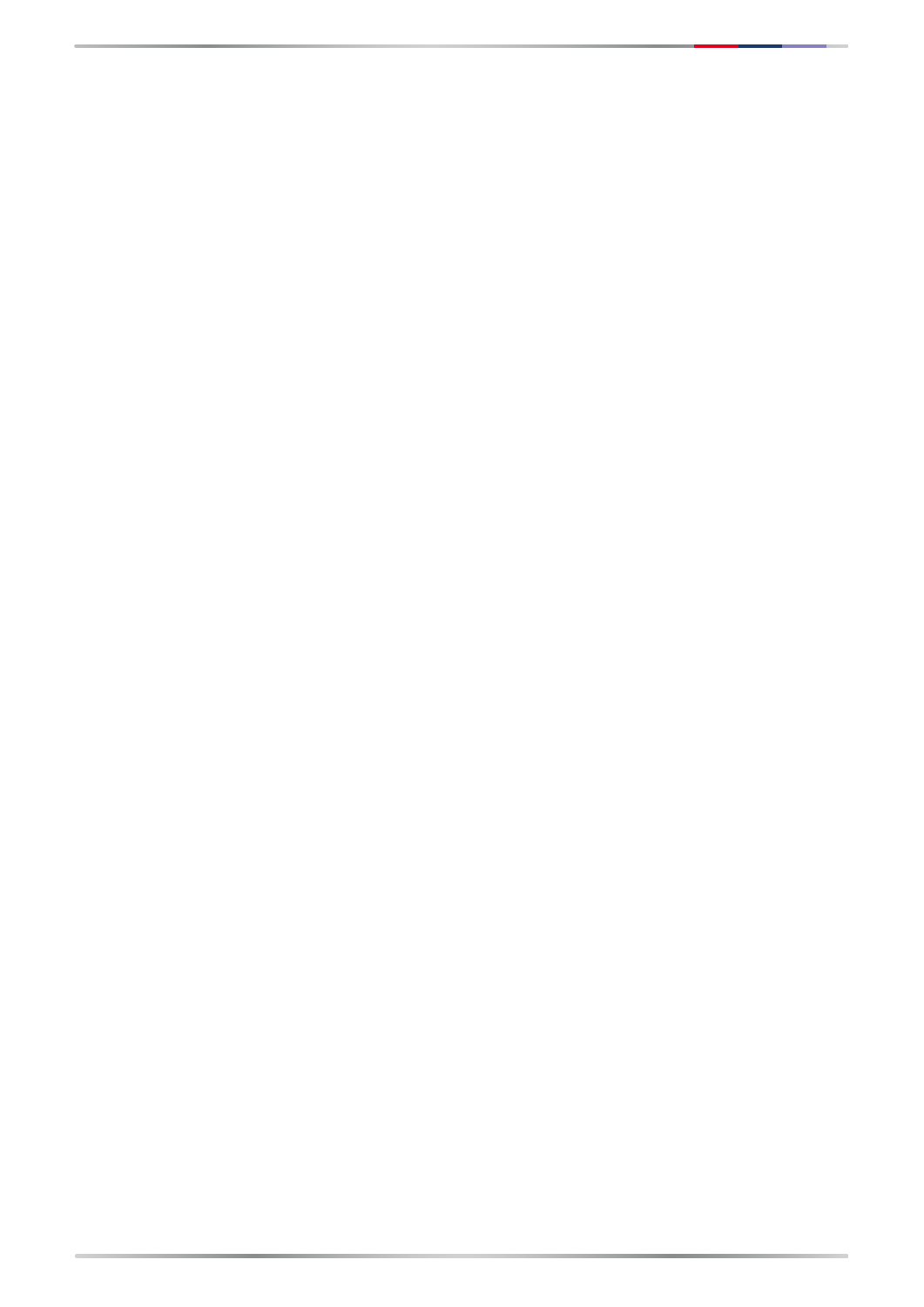## <span id="page-2-0"></span>**Important information**

A Product Disclosure Statement ('**PDS**') is an information document. Its purpose is to provide you with enough information to allow you to make an informed decision about the suitability of a Foreign Currency Term Deposit for your needs. It is also a tool for comparing the features of other products you may be considering. If you have any questions about this product, please contact us on any of the numbers listed at the end of this document, or call your State International Service Centre.

You should read and consider this PDS, in its entirety, carefully and seek independent expert advice before making a decision about whether or not this product is suitable for you.

If you decide to enter into a Foreign Currency Term Deposit, you should keep a copy of this PDS and any associated documentation. You should also promptly tell us if at any time you experience financial difficulties.

This PDS is issued by Westpac Banking Corporation and is offered through its St.George Bank, Bank of Melbourne and BankSA brands. The information in this PDS is current as at 1 July 2021. The information in it is subject to change. We may vary its terms, which are also the terms of your contract with us, as set out on page 10 of this document under the heading "Changes to Terms and Conditions". Because this document forms the contract between you and us, its terms are legally binding on you in your dealings with us. We will provide updated information by issuing a supplementary or replacement PDS (if this were required, such as if the change were materially adverse to depositors) or by posting the information on our web-site. You can get a paper copy of any updated information without charge by calling us.

This document is intended for distribution in Australia only. Distribution of it in jurisdictions outside Australia may be restricted by law and, persons who come into possession of it, who are not in Australia, should seek advice. If you are in Australia and have received it electronically, we will give you a paper copy on request, without charge. To obtain a copy, refer to the contact details listed on the back page of this document.

The information set out in this document is general in nature. It has been prepared without taking into account your objectives, financial situation or needs. Because of this, you should, before acting on this information, consider its appropriateness, having regard to your objectives, financial situation and needs. By providing this document, We do not intend to provide financial advice or any financial recommendations. You should read and consider this document, in its entirety, carefully and seek independent expert advice before making a decision about whether or not this product is suitable for you.

© 2021 Westpac Banking Corporation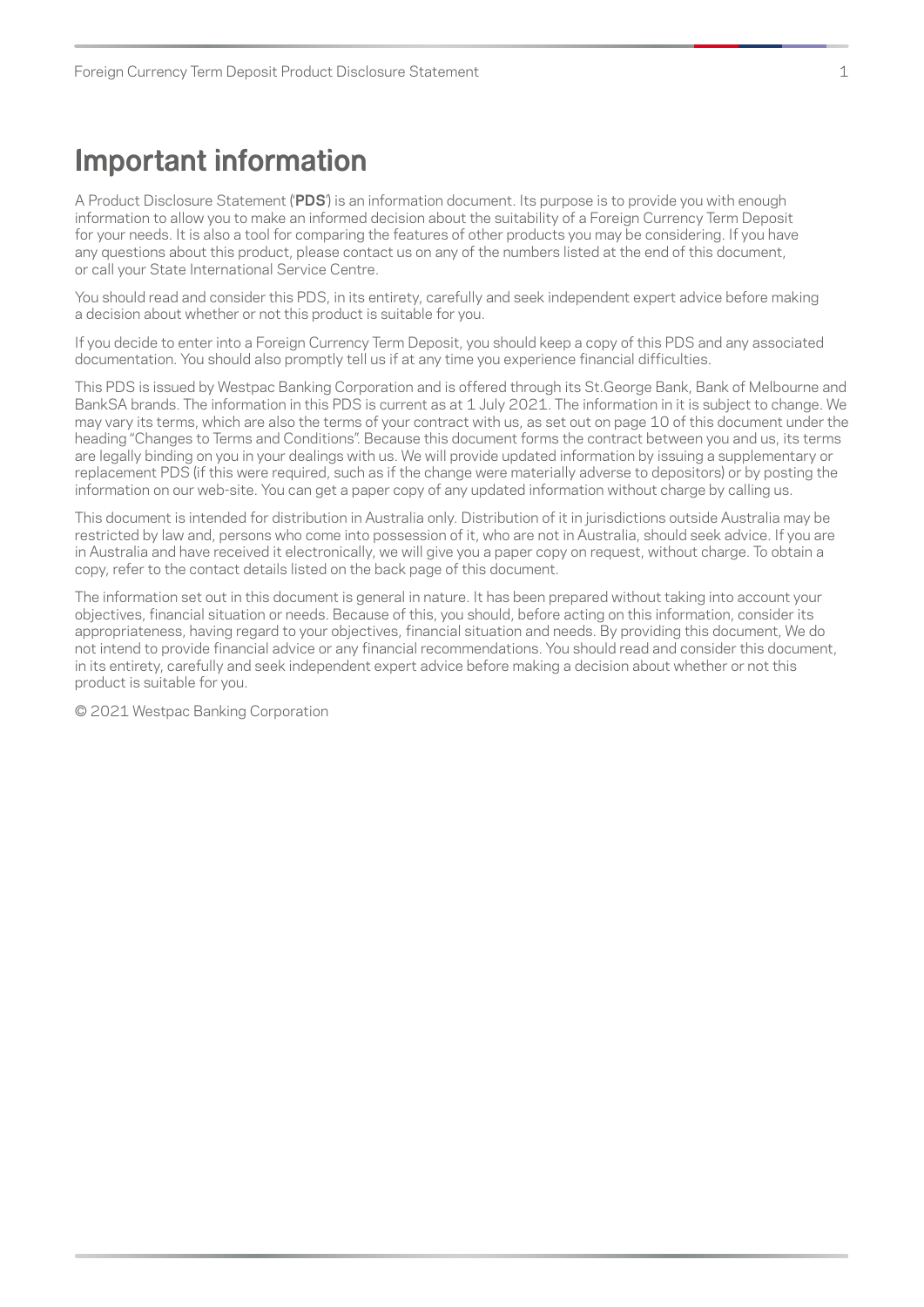## <span id="page-3-0"></span>**Glossary**

**Application Form** means such form of application as we determine in our absolute discretion from time to time as acceptable.

**APRA** means the Australian Prudential Regulation Authority.

**Business Day** means a day we are open for business and does not include a Saturday, Sunday or public holiday.

**Commencement Date** means the date on which the Principal Amount of your Foreign Currency Term Deposit is to be deposited with us (usually by drawing from your nominated account), as indicated in your Confirmation.

**Confirmation** means the document issued to you by us following receipt (and subject to acceptance) of your Application Form and on renewal (if applicable) of your Foreign Currency Term Deposit.

**Early Termination** means a full or partial withdrawal from your Foreign Currency Term Deposit before the end of the Term which may result in a Reduced Rate).

**Financial Institution** has the meaning given in APRA Prudential Standard APS 001.

**Maturity Date** means the date on which your Foreign Currency Term Deposit matures, as indicated in your Confirmation.

**Notice Period** means the 31 day period beginning when a full or partial withdrawal request is received.

**PDS** means Product Disclosure Statement.

**Principal Amount** means the amount to be invested by you on the Commencement Date.

**Reduced Rate** means the interest rate that we will likely apply if we agree to a request for Early Termination or variation of your Foreign Currency Term Deposit.

**Term** means the period between the Commencement Date and the Maturity Date.

**Westpac** means Westpac Banking Corporation ABN 33 007 457 141 Australian Financial Services Licence No. 233714.

**We**, **our**, **us** or **the Bank** means Westpac Banking Corporation ABN 33 007 457 141 acting through either St.George Bank, Bank of Melbourne or BankSA, as the case may be, each of which is a brand of Westpac.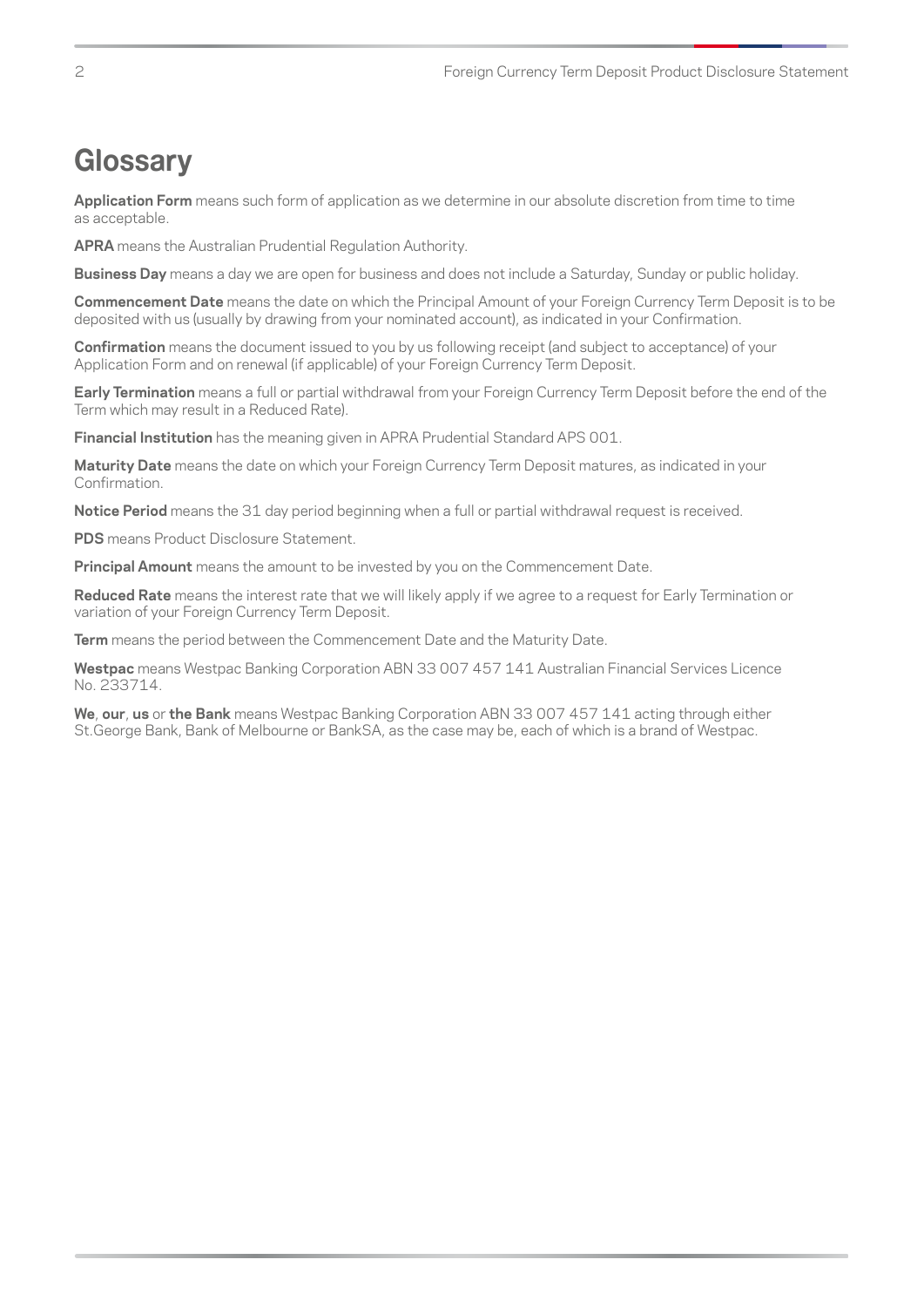## **Table of contents**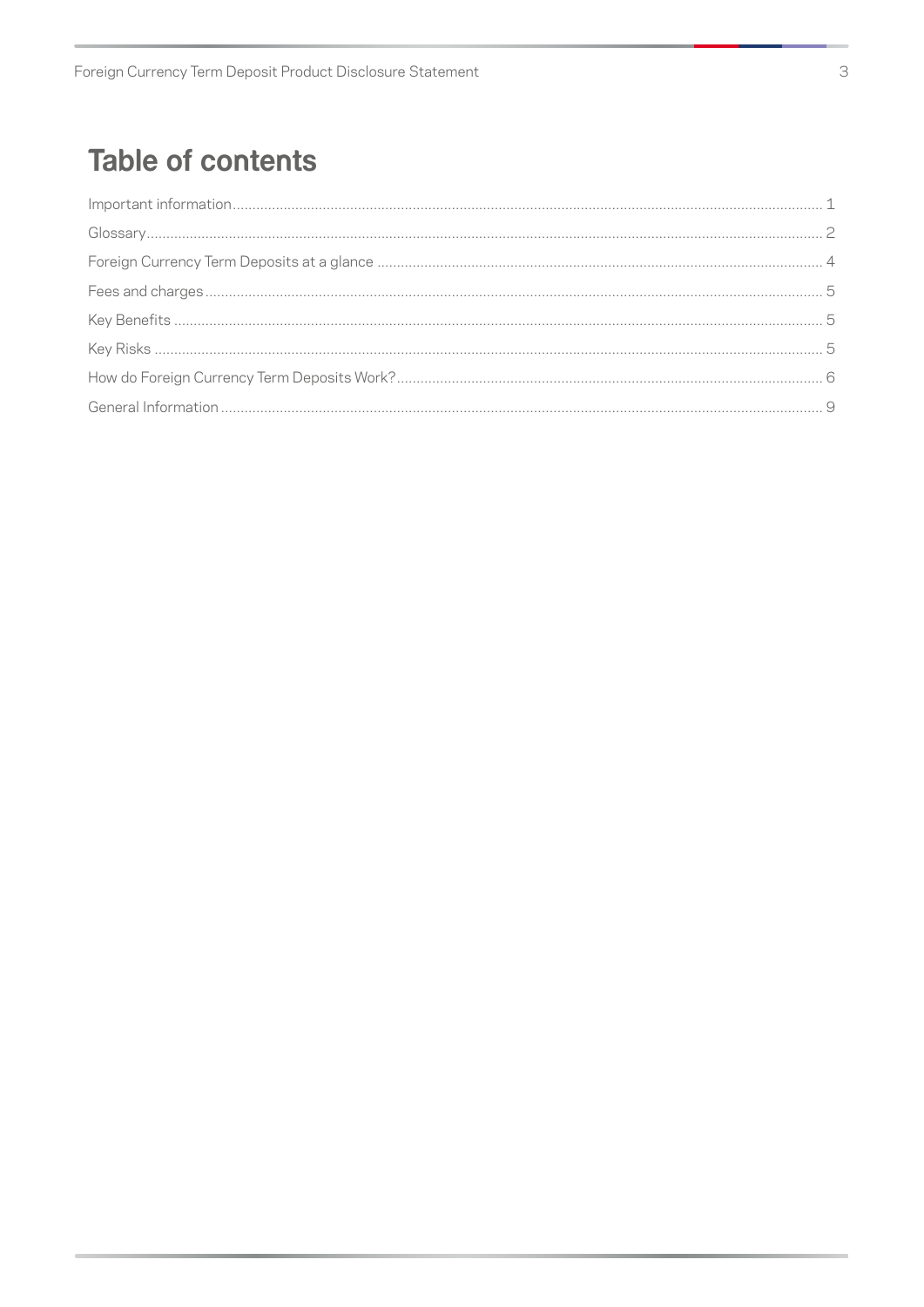## <span id="page-5-0"></span>**Foreign Currency Term Deposits at a glance**

|                                                    | <b>Summary</b>                                                                                                                                                                                                                                                                                                                                   |
|----------------------------------------------------|--------------------------------------------------------------------------------------------------------------------------------------------------------------------------------------------------------------------------------------------------------------------------------------------------------------------------------------------------|
| <b>Issuer</b>                                      | Westpac Banking Corporation.                                                                                                                                                                                                                                                                                                                     |
| Description                                        | A Foreign Currency Term Deposit (FCTD) is a type of term deposit offered under a facility that allows<br>you to invest foreign currency with us for a fixed term. We pay you interest at a fixed interest rate for<br>the duration of the Foreign Currency Term Deposit.                                                                         |
|                                                    | See Operating your Foreign Currency Term Deposit account section for more information.                                                                                                                                                                                                                                                           |
|                                                    | Foreign Currency Term Deposits are available for most major foreign currencies. Those foreign<br>currencies are set out in the table on page 12 of this document.                                                                                                                                                                                |
| Term of Foreign<br><b>Currency Term</b><br>Deposit | The minimum term of a Foreign Currency Term Deposit is seven days and the maximum term is<br>generally 6 months. We will consider applications for Foreign Currency Term Deposits for terms longer<br>than 6 months on a case by case basis.                                                                                                     |
|                                                    | Funds cannot be withdrawn from a Foreign Currency Term Deposit before the end of the term without<br>our agreement. If we allow an early termination you will be required to provide us with 31 days' notice.<br>See Early termination section for more information.                                                                             |
| Minimum balance                                    | To open a Foreign Currency Term Deposit you must have at least the equivalent of 50,000 Australian<br>dollars (\$). We will use our current exchange rates to determine the value of your foreign currency.                                                                                                                                      |
| Interest                                           | Foreign Currency Term Deposit interest rates vary from time to time and are set by us. The rate is<br>set at the time the Foreign Currency Term Deposit is opened and is fixed for the term of the Foreign<br>Currency Term Deposit.                                                                                                             |
| Fees and charges                                   | There are no transaction or monthly service fees payable on a Foreign Currency Term Deposit.<br>However, where we agree to allow you to withdraw money from your Foreign Currency Term Deposit<br>before the end of the term, there will be a cost to you in doing so. Please refer to the Early termination<br>section for further details.     |
| Key benefits                                       | • Protection against unfavourable foreign exchange rate movements over time                                                                                                                                                                                                                                                                      |
|                                                    | • Foreign Currency Term Deposits are available in a wide range of currencies                                                                                                                                                                                                                                                                     |
|                                                    | You can manage your transactional requirements for a foreign currency                                                                                                                                                                                                                                                                            |
|                                                    | . The interest rate is fixed during the Term of the Foreign Currency Term Deposit                                                                                                                                                                                                                                                                |
| Key risks                                          | - There are currency risks associated with an adverse movement in the Australian dollar that may<br>change the value of the AUD equivalent of your Foreign Currency Term Deposit.                                                                                                                                                                |
|                                                    | . We have performance obligations in connection with a Foreign Currency Term Deposit.                                                                                                                                                                                                                                                            |
|                                                    | • You need to form a judgment on our ability to meet those obligations.                                                                                                                                                                                                                                                                          |
|                                                    | There is no cooling-off period in respect of an investment in a Foreign Currency Term Deposit                                                                                                                                                                                                                                                    |
|                                                    | • Foreign Currency Term Deposits are not protected by the Australian Governments' Financial Claims<br>scheme nor are they a "protected account" under the Banking Act 1959 with the result that the<br>priority available to protected accounts under section 13A(3) (c) of the Banking Act will not apply to<br>Foreign Currency Term Deposits. |
|                                                    | • The Foreign Currency Term Deposit is designed to be held until maturity and if we in our discretion<br>allow you to make a full or partial withdrawal prior to maturity, then you must also provide 31 day's<br>notice and we will likely reduce the interest rate on the amount withdrawn (see Early Termination<br>below); and               |
|                                                    | · if you open a Foreign Currency Term Deposit, and interest rates generally increase during the fixed<br>term, you will not have the benefit of a higher interest rate.                                                                                                                                                                          |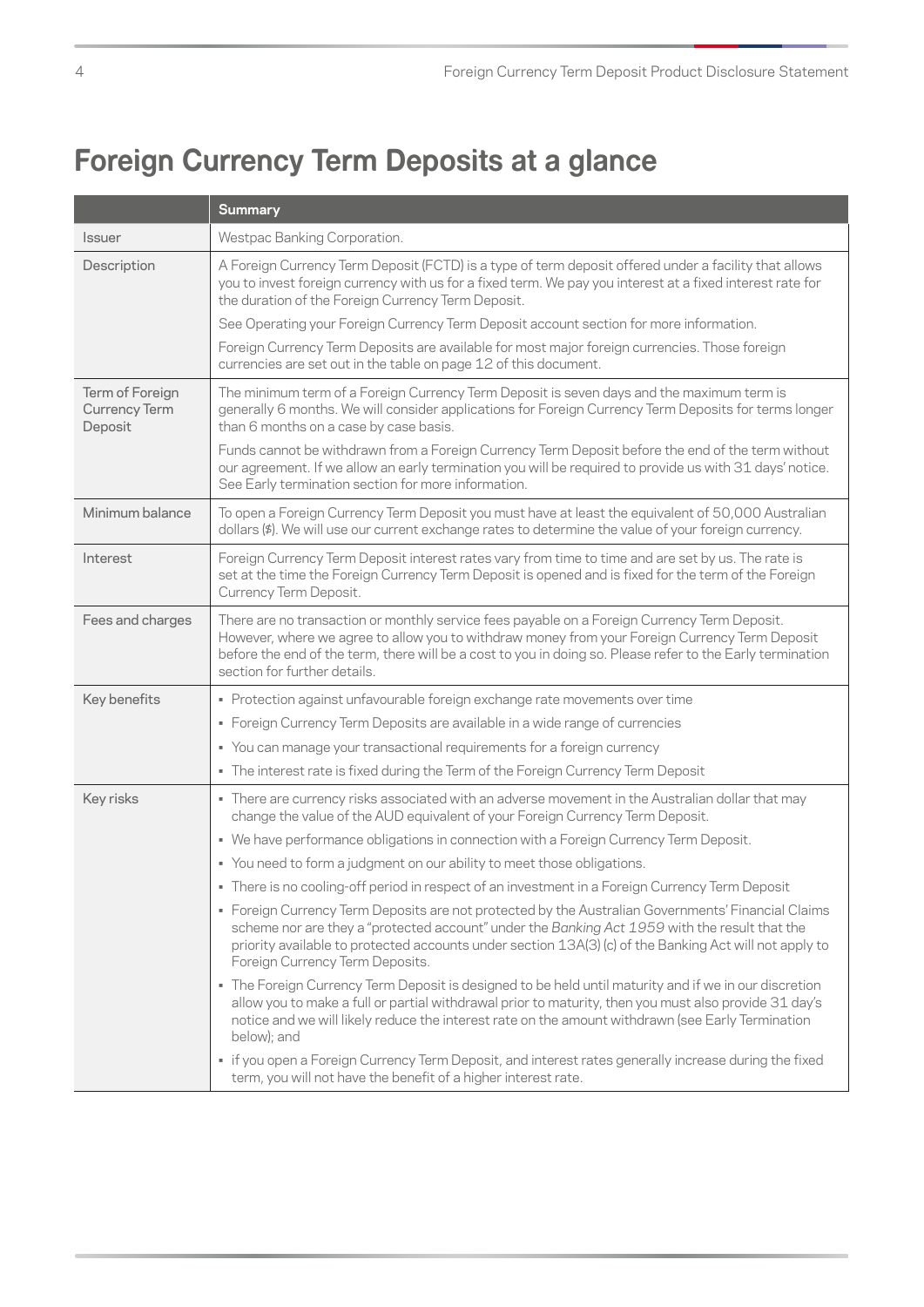## <span id="page-6-0"></span>**Fees and charges**

There are no transaction or monthly service fees payable on a Foreign Currency Term Deposit. However, where we agree to allow you to withdraw money from your Foreign Currency Term Deposit before the end of the term, there will be a cost to you in doing so. Please refer to the Early Termination section for further details.

We may charge a fee for providing additional account statements and/or notices. The fees are:

- a) \$6.00 per page for each duplicate account statement/ notice; plus
- b) if you ask for a duplicate statement/notice more than three months after the original statement/notice was issued, we may charge a fee of \$60.00 per hour or part thereof if it is necessary to search for or recreate statements/notices.

These fees are payable at the time the event occurs or when the service is provided.

## **Key Benefits**

#### **Flexibility**

Your Foreign Currency Term Deposit can be tailored to your situation by choosing:

- the Principal Amount of your Deposit (subject to the minimum of AUD50,000);
- the Term of your Foreign Currency Term Deposit (7 days to six months); and
- the currency of your Foreign Currency Term Deposit (listed on page 12).

Foreign Currency Term Deposits are available in a wide range of currencies and allow you to manage your transactional requirements for a foreign currency.

#### **Certainty**

Foreign Currency Term Deposit interest rates vary from time to time and are set by us. The rate is set at the time the Foreign Currency Term Deposit is opened and is fixed for the term of the Foreign Currency Term Deposit. Foreign Currency Term Deposits provide protection against unfavourable foreign exchange rate movements over time.

## **Key Risks**

#### **Interest Rate Risk**

It may be the case that interest rates do not move in line with your view. In this situation, you may receive a less advantageous interest rate than available otherwise. For example, it would be disadvantageous if market interest rates rise above the fixed rate of your Foreign Currency Term Deposit.

### Currency Risk

There are currency risks associated with an adverse movement in the Australian dollar that may change the value of the AUD equivalent of your Foreign Currency Term Deposit.

### Early Termination

The Foreign Currency Term Deposit is an investment which is designed to be held to maturity. You may request a full or partial withdrawal from your Foreign Currency Term Deposit before the end of the Term **('Early Termination')**. If we, in our discretion, accept your request for Early Termination before the end of the Term, we may reduce the interest rate on the amount withdrawn for the whole period from the commencement of the Term (as applicable) to the day prior to the date of withdrawal **('Reduced Rate')**. You will also have to wait until the end of the Notice Period for the disbursement of your funds.

See the section titled 'Early Termination' on pages 7 and 8 for more information. With these risks in mind, please consider your circumstances carefully when selecting the terms of your Foreign Currency Term Deposit.

### Counterparty and operational risk

As is the case with most financial products we offer, we have performance obligations under a Foreign Currency Term Deposit.

Our ability to fulfil our obligations is linked to our financial wellbeing and to the effectiveness of our internal systems, processes and procedures. The first type of risk (our financial wellbeing) is commonly referred to as **credit** or **counterparty risk**. The second type of risk (the effectiveness of our internal systems, processes and procedures) is commonly referred to as **operational risk**.

You must make your own assessment of our ability to meet our obligations. However, as a regulated Australian bank we are subject to prudential regulation which is intended to reduce the risk of us failing to perform our obligations. Further information about Westpac Group, including copies of our recent financial statements, is available on our website at [www.westpac.com.au](http://www.westpac.com.au)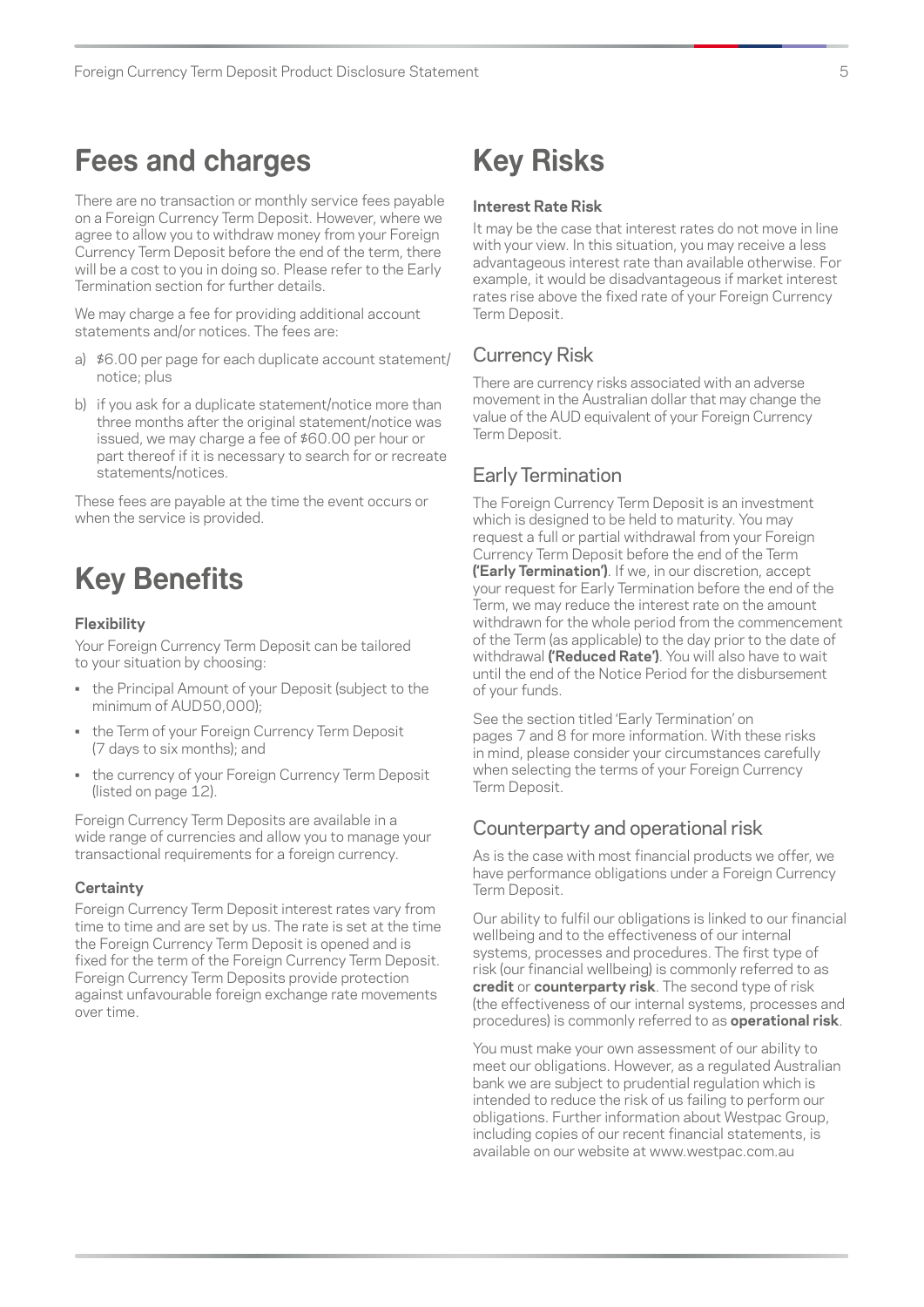## <span id="page-7-0"></span>No cooling-off period

There is no cooling-off period in respect of an investment in a Foreign Currency Term Deposit. You cannot cancel or revoke your application for a Foreign Currency Term Deposit. However, Early Termination is possible. See the section titled 'Early Termination' on pages 7 and 8 for more information.

#### **Financial Claims Scheme and Not a protected account.**

Deposits held in Foreign Currency Term Deposits are not covered by the Australian Government's Financial Claims Scheme (Scheme). Information about the Scheme can be obtained from the Australian Prudential Regulation Authority (APRA) website at <http://www.apra.gov.au>

The Foreign Currency Term Deposit is not a "protected" account" under the Banking Act 1959 with the result that the priority available to protected accounts under section 13A(3) (c) of the Banking Act will not apply to Foreign Currency Term Deposits.

## **How do Foreign Currency Term Deposits Work?**

## Opening an account

Foreign Currency Term Deposits are available for both personal and business customers. Foreign Currency Term Deposits can only be opened in the name of one legal person. Joint accounts are not available. You can open a Foreign Currency Term Deposit at any Westpac branch in Australia. To open a Foreign Currency Term Deposit we will need your name, address and your occupation. You may also need to supply the following information:

- business name, address and industry details
- the name you wish the account to be in
- the names and residential addresses of all people who will operate the account (signatories)
- a copy of the business or company registration
- details of the directors, owners or partners of the business, including details of all other account signatories.

We may complete a company search to verify this information. A fee may be charged for this service.

You cannot open a Foreign Currency Term Deposit with foreign currency cash. Funds must come directly from an existing Westpac, St.George Bank, Bank of Melbourne or BankSA bank account in the same name as the Foreign Currency Term Deposit or by telegraphic transfer.

When you have opened a Foreign Currency Term Deposit, we will send you a deposit Confirmation.

## Interest

Foreign Currency Term Deposit interest rates vary from time to time and are set by us. The rate is set at the time the Foreign Currency Term Deposit is opened and is fixed for the term of the Foreign Currency Term Deposit.

Foreign Currency Term Deposit interest rates are based on the prevailing foreign currency market interest rates, that are then adjusted to pay us for the services we provide. The size of the adjustment varies from customer to customer and is influenced by:

- the term of your Foreign Currency Term Deposit
- the amount of your Foreign Currency Term Deposit; and
- market volatility.

We derive a financial benefit from entering into a Foreign Currency Term Deposit. We obtain that benefit by incorporating margins into the interest rates it sets for Foreign Currency Term Deposits. By that we mean that the agreed rates for a Foreign Currency Term Deposit will be different to the foreign currency market interest rates prevailing at the time. In effect, you pay for the Foreign Currency Term Deposit by accepting the interest rate quoted by us.

You can obtain details about the interest rates payable on Foreign Currency Term Deposits from your Westpac Group representative or your State International Service Centre, or by visiting your local branch. The interest is calculated once for the term of the Foreign Currency Term Deposit, based on the length of the term, the applicable interest rate and the amount placed on deposit. Interest is paid at maturity or yearly if the term of the Foreign Currency Term Deposit is longer than one year.

Your Foreign Currency Term Deposit is subject to any government taxes and duties. Withholding tax and non-resident withholding tax may be payable (please refer to the Tax Implications sections for more information).

There are fees and charges for the services that are commonly used in conjunction with your Foreign Currency Term Deposit (for example, telegraphic transfers, or issuing foreign currency drafts and bank cheques). There is also a fee payable where we complete a company search (at the time your account is opened). You can obtain details about the fees and charges payable for these services through Telephone Banking or by visiting your local branch.

We may decide not to charge a fee that we are otherwise entitled to charge. Any failure by us to charge a fee does not constitute a waiver of either that fee or the right to charge that fee.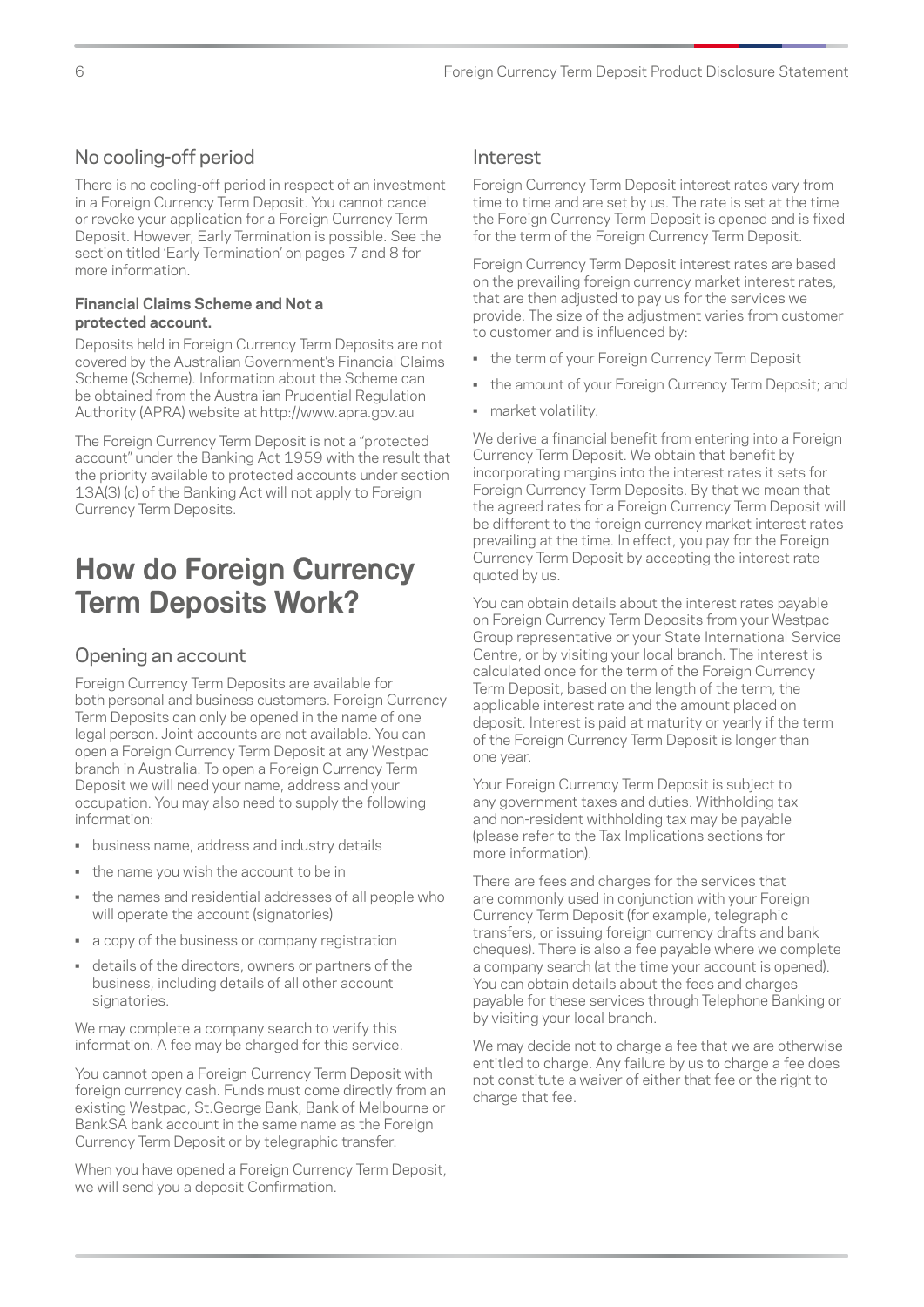### Example of interest calculation

The example below is indicative only and uses rates and figures we have selected to demonstrate how the product works. Actual interest rates vary from time to time.

Interest is calculated according to the following simple interest formula:

 $I = P x i x n$ 

Where:

I = interest paid

P= amount of initial deposit

- i = interest rate, quoted on a per annum basis
- n = length of deposit, determined by the number of days and based upon either a 360 or 365 day year. Please refer to Foreign Currencies available section for further information.

### Scenario

A customer has 100 000 United States dollars (USD) and wishes to retain those funds in USD and invest them for a period of 90 days. The three-month USD interest rate applicable in this instance is 1.50% p.a.

The interest paid at maturity would therefore be USD 375, calculated as follows:

$$
I = \text{USD 100,000 x} \quad \frac{1.5}{100} \times \frac{90}{360}
$$

$$
= \text{USD 375}
$$

## Operating your Foreign Currency Term Deposit account

Once a Foreign Currency Term Deposit is established you may not deposit additional funds until the Foreign Currency Term Deposit matures.

You must give instructions for renewal or repayment of a Foreign Currency Term Deposit (including interest) to the branch at which the deposit is held at least two business days before the end of the term (the maturity date). If the branch does not receive instructions by that time, the Foreign Currency Term Deposit (including any interest earned) will be renewed for the same time as the original term using the interest rate applicable on maturity. The interest rate applicable will be specified in the Confirmation that will be sent to you.

If you ask for repayment of your Foreign Currency Term Deposit at maturity, you will receive the balance of your Foreign Currency Term Deposit (your initial deposit together with interest earned) at maturity. However, you cannot receive this amount in foreign currency cash. You may ask for the balance of your Foreign Currency Term Deposit to be transferred to a Westpac, St.George Bank, Bank of Melbourne or BankSA foreign currency account (in the same name and foreign currency as your Foreign Currency Term Deposit). Alternatively, you can ask us to convert the foreign currency to Australian dollars (using our current exchange rates) and deposit those funds into another Westpac, St.George, Bank of Melbourne or BankSA account in the same name as the Foreign Currency Term Deposit.

You can also arrange for your proceeds to be paid using a foreign currency draft, telegraphic transfer or bank cheque. A fee will be payable for these services. Details of these fees are available on request.

### Early termination

You may request to make a full or partial withdrawal from your Foreign Currency Term Deposit before the end of the fixed Term. Generally, we will not approve requests for Early Termination of Deposits. However, if we in our sole discretion agree to you withdrawing the whole or part of the balance of your Foreign Currency Term Deposit before the end of the fixed Term, you will be required to wait until the end of the Notice Period, as defined below, prior to the repayment of your funds. The interest rate on the amount withdrawn for the whole period from the Commencement Date to the day prior to the date of withdrawal will likely be reduced ('Reduced Rate').

The starting point for determining the Reduced Rate will be the rate that we were offering at the Commencement Date of your Foreign Currency Term Deposit for fixed terms closest in tenor to the period from the Commencement Date of your Foreign Currency Term Deposit until the date of withdrawal, except if that rate is higher than the rate of the original fixed term the original rate will apply.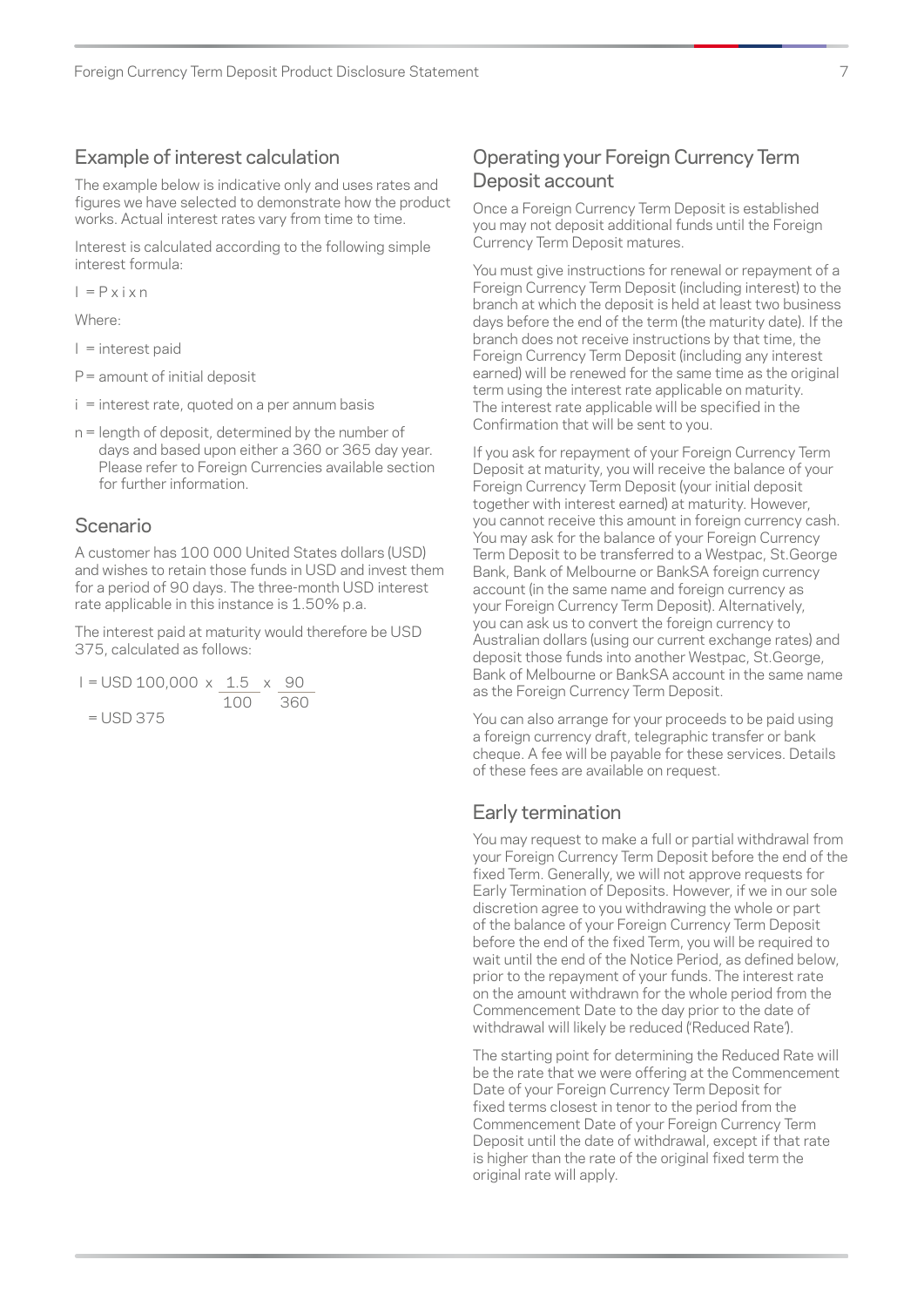In determining the reduced rate, we may also take the following into account:

- (a) the actual market transaction costs, market interest rates and inflationary expectations;
- (b) the time remaining until maturity;
- (c) the principal amount;
- (d) any costs or charges incurred by Westpac resulting from an early termination; and
- (e) any interim interest payments you may have received.

#### **Notice Period**

A Notice Period for early termination will apply to all Foreign Currency Term Deposits where the term is 31 days or longer. You must give us at least 31 days' notice to make a full or partial withdrawal for disbursement of funds. The 31 day period starts on the day (Sydney time) that you give us notice by making a request for full or partial withdrawal. The disbursement will be paid on day 31 following the day you give us notice (or, if day 31 is not a business day, the next business day after that).

Where a partial withdrawal occurs, the remaining balance of the Foreign Currency Term Deposit will be reinvested for an agreed term and will earn interest at the rate applicable at that time. However, the minimum balance of the Foreign Currency Term Deposit must be at least the equivalent of 50,000 Australian Dollars.

#### **Financial Institutions**

Requests from Financial Institutions (as defined by APRA APS 001) for early termination will not be approved under any circumstances.

#### Example

#### **Scenario**

On 20 April 2018, you establish a 12 month Foreign Currency Term Deposit for USD \$1,000,000 with a fixed interest rate of 6.00%p.a. payable at maturity.

On 22 June 2018, you request a partial withdrawal of USD \$500,000 from the Foreign Currency Term Deposit which we subsequently approve.

The closest fixed term available for the period between when the Foreign Currency Term Deposit was opened (20 April 2018) and the date of withdrawal (22 June 2018) is a 2 month term.

#### **What happens if the interest rate for the early redemption period is less than the original interest rate on the established term?**

If the 2 month fixed term rate applicable to a deposit of USD \$500,000 when the Term Deposit was opened was, say, 5.80%p.a., the interest accrued on the \$500,000 from 20 April to 22 June (as we do not pay interest on the day of withdrawal) would be reduced from 6.00%p.a. to 5.80%p.a.

#### **What happens if the interest rate for the early redemption period is more than the original interest rate on the established term?**

If the 2 month fixed term rate applicable to a deposit of USD \$500,000 when the Term Deposit was opened was, say, 6.50%p.a., the interest accrued on the USD \$500,000 from 20 April to 22 June (as we do not pay interest on the day of withdrawal) would remain at 6.00%p.a.

#### **When will my funds be repaid?**

The return of funds will occur on 22 July, 31 days after the request was lodged.

### Account statements

You will receive the following information unless we are unable, after taking reasonable steps, to locate you:

- a Confirmation when the Foreign Currency Term Deposit is established
- a Confirmation when a Foreign Currency Term Deposit is renewed
- a statement of account at least every 6 months.

#### **Warning**

Please check notices carefully. If you believe there has been any error or unauthorised transaction, or have any other query, please contact Westpac immediately.

If you believe there has been any error in relation to your account, you must notify us within three months of receiving your notice. If you do not notify us within this period, you lose the right to make a claim against us regarding any forgery in relation to a cheque or any other discrepancy.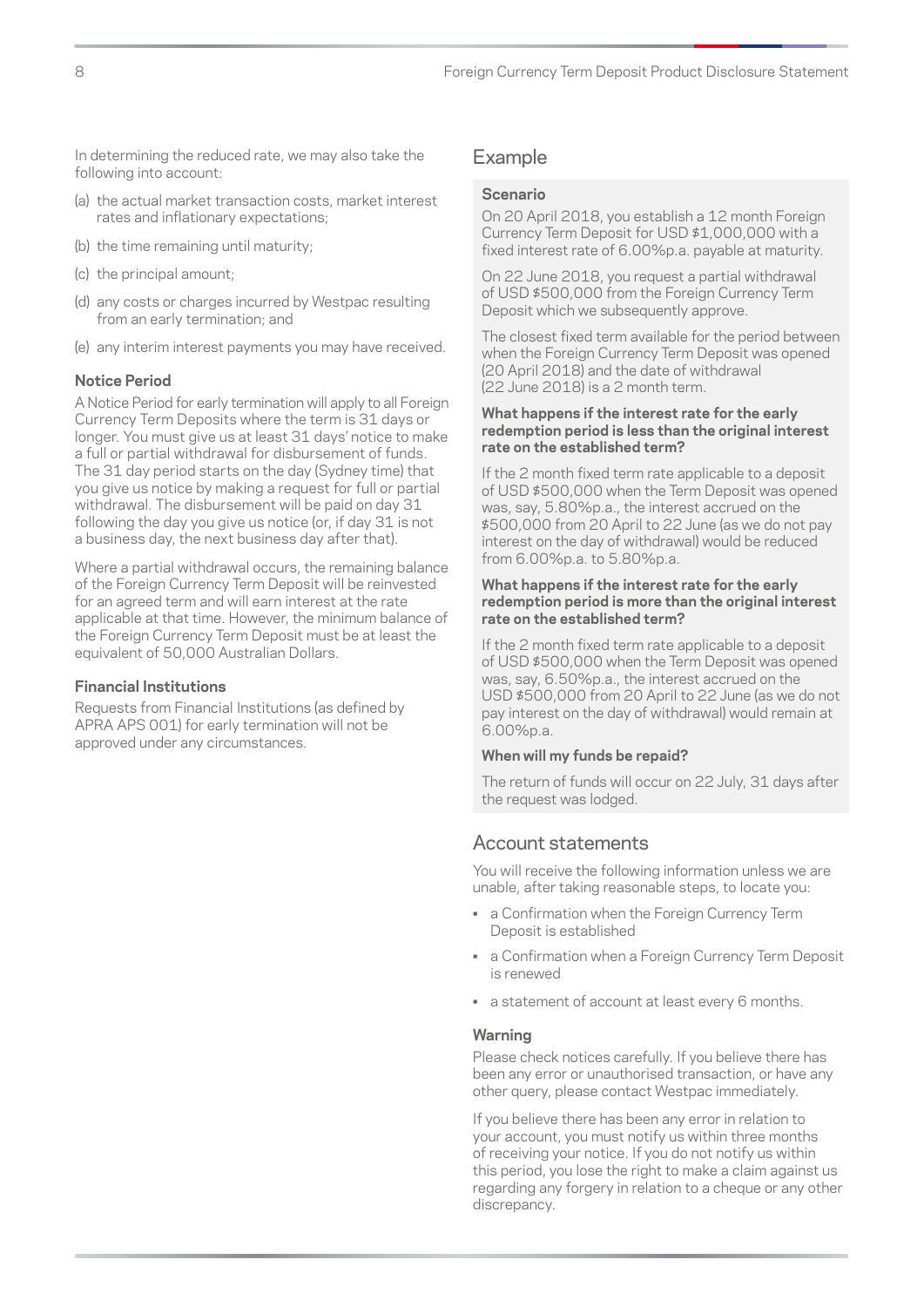<span id="page-10-0"></span>If you need additional copies of your statements/notices or would like access to information on your transactions, contact your Westpac Group representative or visit your local branch. As indicated earlier, there may be additional fees for additional account statements/notices.

If, for any reason, your contact details, or the account signatories change, you must notify your St.George, Bank of Melbourne, or BankSA representative as soon as possible. Unless you have given us adequate prior notification of changes to contact details or other account information, we cannot be held responsible for any resulting errors or losses.

## **General Information**

## Anti-Money Laundering and Counter-Terrorism Financing Act 2006 Obligations

#### **What we need from you:**

To open any new business account with us, we'll need some important details from you. Depending on the legal nature of your business (company, trustee, partnership etc.) you will be required to provide certain documents and information to us.

If this is your first account with us:

Under the *Anti-Money Laundering and Counter Terrorism Financing Act 2006* (AML/CTF Laws) it is a requirement that the account holder and all signatories to the account must be identified. So if you're opening an account for the first time this applies to you. It also applies to any (cardholder) (signatory) who is not an existing customer.

The identification requirements can be met by completing the applicable St.George, Bank of Melbourne or BankSA Customer Identification Procedure which involves providing identity documentation to us. For information on documents required under our Customer Identification Standards please contact any branch or refer to our website – [www.westpac.com.au/aml.](http://www.westpac.com.au/aml)

If the account holder or any of the signatories to an account are not identified in terms of the AML/CTF Laws, the account will be blocked for all withdrawals, until they are identified.

If you are an existing customer, an account signatory (or any other cardholder) identification requirements may have previously been satisfied so you don't need to provide it again, unless you are asked to do so by us.

#### **Regulatory and Compliance Controls and Monitoring**

We are bound by laws that impose regulatory and compliance obligations, including obligations in relation to the prevention of money laundering and the financing of terrorism, which are the AML/CTF Laws. In order for us to meet our regulatory and compliance obligations, we perform certain control and monitoring activities.

Upon entering into any Foreign Currency Term Deposit with us, you agree and provide the following undertakings and agree to indemnify us against any potential loss arising from any breach by you of such undertakings that:

- you are not and will not enter into any agreement with us under an assumed name;
- any funds used by you to enter into an agreement with us have not been derived from or related to any criminal activities;
- any payments received from us will not be used in relation to any criminal activities;
- if we ask, you will provide us with additional information we reasonably require from you for the purposes of meeting our regulatory and compliance obligations, including the obligations under AML/CTF Laws (including information about the source of funds used to settle a Foreign Currency Term Deposit); and
- you and your Foreign Currency Term Deposit with us will not initiate, engage or effect a transaction that may be in breach of Australian law or sanctions (or the law or sanctions of any other country).

You should be aware that:

- we may obtain information about you or any beneficial owner of an interest in an agreement with us from third parties if we believe this is necessary to comply with our regulatory and compliance obligations, including AML/CTF Laws;
- transactions may be delayed, blocked, frozen or refused where we have reasonable grounds to believe that they breach Australian law or sanctions or the law or sanctions of any other country;
- where transactions are delayed, blocked, frozen or refused, Westpac Group are not liable for any loss you suffer (including consequential loss) in connection with a Deposit; and
- where legally obliged to do so, we may disclose information that we hold about you to our related bodies corporate or service providers, other banks, or relevant regulatory and/or law enforcement agencies (whether in or outside of Australia).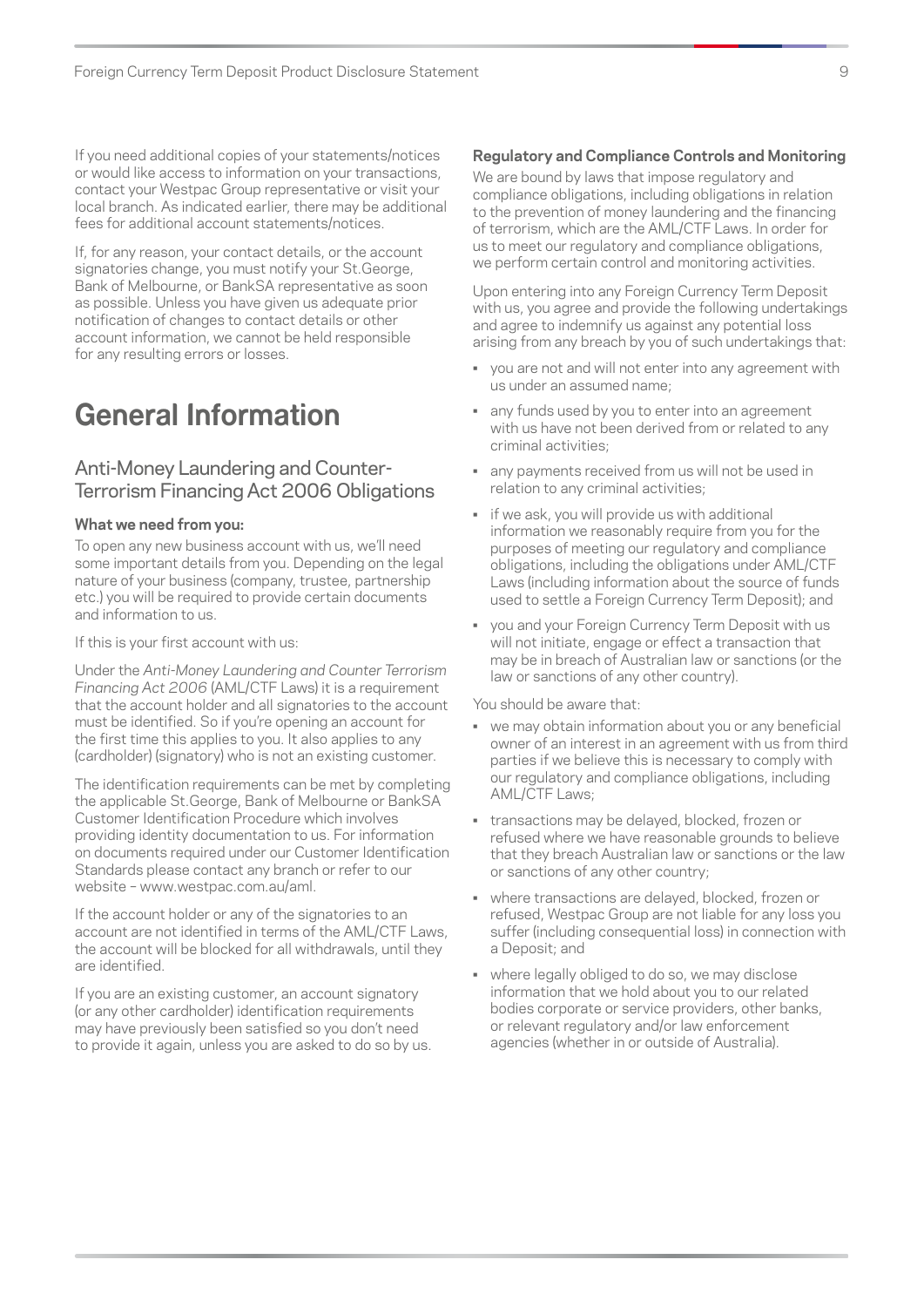## Taxation Implications

### **Tax File Numbers**

Interest earned on your Foreign Currency Term Deposit may form part of your assessable income and any gains or losses arising from the conversion of foreign currency may have similar income tax implications.

We are required to report details of income earned. withholding tax deducted and TFNs quoted on an account, to the Australian Taxation Office ('ATO') annually. The collection of TFNs and their use and disclosure are strictly regulated by the *Privacy Act 1988* (Cth).

When you invest in a Foreign Currency Term Deposit, you may provide your TFN or your ABN. This is because accounts that earn interest are subject to the Pay-As-You-Go ('PAYG') withholding rules.

- If the investment is made in the course of an enterprise (that is, business activities), you may provide an ABN as an alternative to your TFN
- If a formal trust is established and a trustee makes the investment, the trustee may quote the TFN of the trust.

Provision of a TFN or ABN is not compulsory. However, if you choose not to provide a TFN or ABN, then we may withhold tax unless you provide an exemption. You will need to tell us the type of exemption you are claiming. Those eligible include:

- trustees of self-managed superannuation funds paying an account based pension; and
- companies or unincorporated associations that are exempt from lodging tax returns and do not have TFNs (for example, charitable, social and non-profit organisations).

If you are not an Australian resident, we may be required to withhold non-resident withholding tax from the interest, and if you become a non-resident during the investment period, you may be subject to withholding tax.

#### **Goods and Services Tax**

Where we are is liable to pay Goods and Services Tax (GST) or any similar tax on a supply made in connection with this product/service, then you agree to pay an additional amount equal to the consideration payable for the supply multiplied by the prevailing GST rate.

## Closing an account

We may close a Foreign Currency Term Deposit due to unsatisfactory conduct or for any other reason we deem appropriate, such as an account being used for an illegal purpose. If this happens, we will notify you in writing at the address shown on our records and, if appropriate, will send you the net credit balance of your account.

## Account combination

We have the right to combine your Foreign Currency Term Deposit with any other account you hold with us, such as a loan or credit account upon which your repayments are in default. That is, we can transfer sufficient money from your Foreign Currency Term Deposit to clear any debt you owe us in other loan or deposit accounts. If we do this, the balance of your Foreign Currency Term Deposit will reduce by the amount used for this purpose. You agree that you may not set off any amounts we owe you (for example credit balances in your accounts) against amounts you owe us.

If we exercise our right to combine accounts, we will notify you promptly in writing at the address shown in our records.

## Assignment

You may not at any time assign any right, title or interest in your Foreign Currency Term Deposit without our prior written consent.

## Changes to terms and conditions

We may change the terms and conditions of your account. If we do, we will tell you about the change as soon as reasonably possible; this includes changes to our standard fees and charges or an interest rate.

If we change an interest rate, we will tell you no later than the date of the change, unless we are unable to do so because the rate is calculated according to an external reference (including money market) rate or a variable or floating rate.

Aside from changes to interest rates, if we believe a change is unfavourable to you, we will give you 30 days prior notice of such change. However, notwithstanding the foregoing, we may give you a shorter notice or no notice of an unfavourable change if:

- **•** It is reasonable for us to manage a material and immediate risk; or
- **•** There is a change to, or introduction of, a government change which you pay directly or indirectly, then, unless the government publicises the introduction or charge, we will tell you about the change reasonably promptly after the government notices us.

Advance notice may also not be given when a change is due to an immediate need to restore or maintain the security of our systems or of individual accounts.

You agree we may notify you of any of the above types of changes either by electronic device or communication (such as email), or by making particulars of changes available at our web site, westpac.com.au.

You may, at any time, vary the electronic device or communication method you have nominated, or terminate your agreement to allow us to notify you through any electronic method.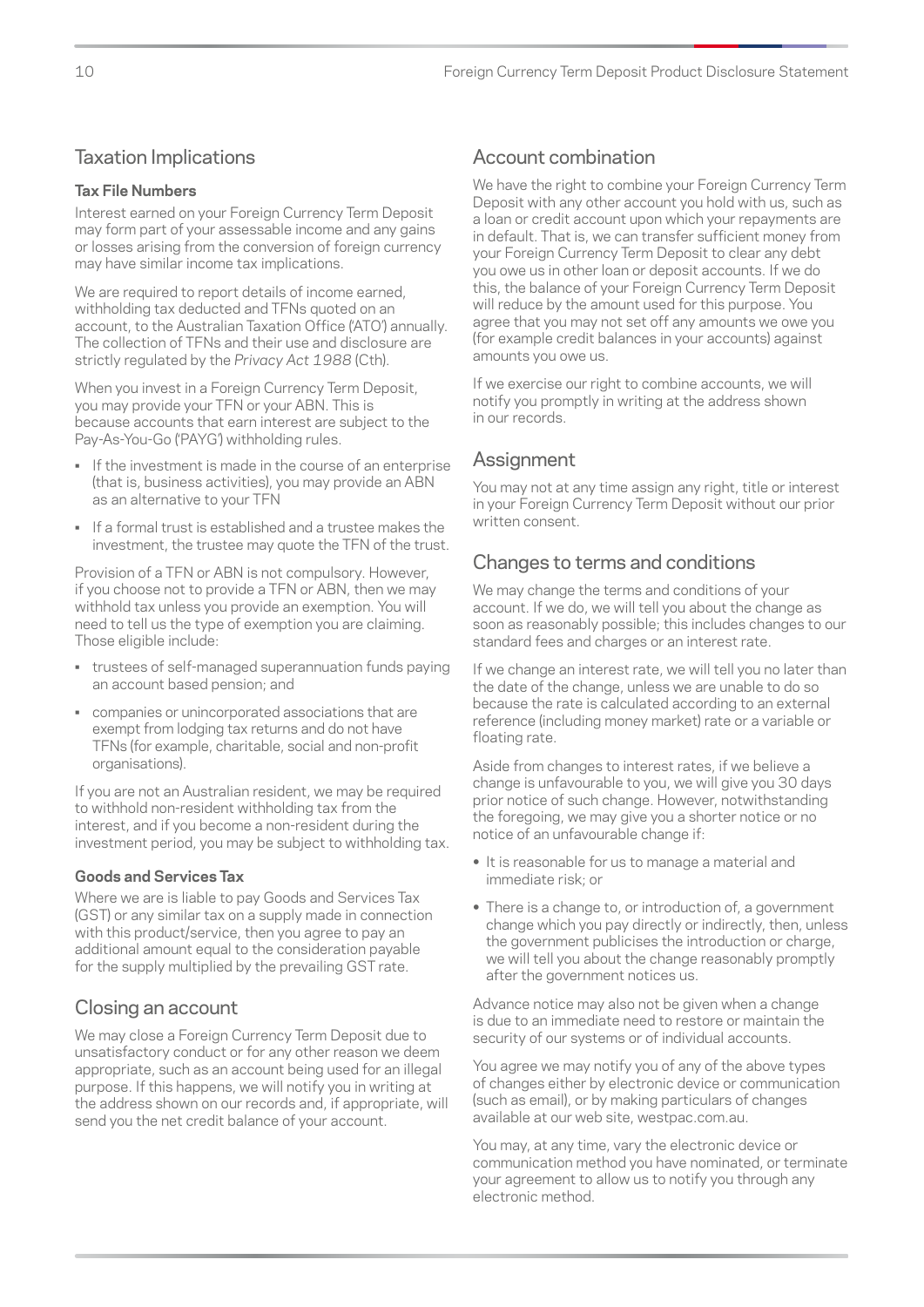## Telephone conversations

The terms of a Foreign Currency Term Deposit are usually agreed verbally over the telephone. Once we have reached an agreement, both you and us are bound by the terms of the Foreign Currency Term Deposit.

Conversations with our dealing room and settlement departments are taped. This is standard market practice. We do this to make sure that we have complete records of the details of all transactions. Taped conversations are retained for a limited period and are usually used where there is a dispute and for staff monitoring purposes.

You will need to advise our dealer if you do not wish to be recorded. However, we will not enter into any transaction over the telephone unless the conversation is recorded.

## Banking Code of Practice

We have adopted the Banking Code of Practice 2019 (Banking Code). The Banking Code sets out the standards of practice and service for Australian banks to follow when dealing with certain customers.

If we provide you with a 'banking service' and you are an 'individual' or a 'small business' (each term as defined in the Banking Code), the relevant provisions of the Banking Code will apply to the banking service described in this PDS.

You can obtain a copy of the Banking Code from our website or any of our branches. Please let us know if you would like to discuss whether or not the Banking Code will apply to you. Our contact details are set out on page 12.

## The ePayments Code

The ePayments Code governs certain electronic payments to or from your account where you are an individual. We will actively comply with this code where it applies.

## **Privacy**

We collect personal information from you to process your application, provide you with your product or service, and manage your product or service. We may also use your information to comply with legislative or regulatory requirements in any jurisdiction, prevent fraud, crime or other activity that may cause harm in relation to our products or services and help us run our business. We may also use your information to tell you about products or services we think may interest you.

If you do not provide all the information we request, we may need to reject your application or we may no longer be able to provide a product or service to you.

We may disclose your personal information to other members of the Westpac Group, anyone we engage to do something on our behalf and other organisations that assist us with our business.

We may disclose your personal information to an entity which is located outside Australia. Details of the countries where the overseas recipients are likely to be located are in our privacy policy.

As a provider of financial services, we have obligations to disclose some personal information to government agencies and regulators in Australia, and in some cases offshore. We are not able to ensure that foreign government agencies or regulators will comply with Australian privacy laws, although they may have their own privacy laws. By using our products or services, you consent to these disclosures.

We are required or authorised to collect personal information from you by certain laws. Details of these laws are in our privacy policy.

We will use or disclose your personal information to contact you or send you information about other products and services offered by the Westpac Group or its preferred suppliers. Please call us on 13 33 30 or visit any of our branches if you do not wish to receive marketing communications from us.

Our privacy policy is available on the websites [www.stgeorge.com.au,](http://www.stgeorge.com.au) [www.bankofmelbourne.com.au](http://www.BankofMelbourne.com.au) or [www.banksa.com.au](http://www.banksa.com.au) or by calling 13 33 30. It covers:

- how you can access the personal information we hold about you and ask for it to be corrected;
- how you may complain about a breach of the Australian Privacy Principles or a registered privacy code and how we will deal with your complaint;
- how we collect, hold, use and disclose your personal information in more detail.

We will update our privacy policy from time to time.

## Providing us with another person's personal information

If you provide us with another person's personal information (as defined in the *Privacy Act 1988* (Cth) or any variation or replacement of it ("Privacy Act")) in connection with this PDS, you confirm that you have notified the person (or otherwise made them aware) that we will collect, use, hold and disclose their personal information in accordance with any privacy notice we provide to you or, in the absence of a privacy notice, our privacy policy (as updated from time to time).

You must comply with the Privacy Act in relation to any personal information you provide to us in connection with this PDS, and if you engage in activities in a jurisdiction other than Australia, you must comply also with the privacy laws in that jurisdiction.

## External service providers

We may subcontract any of our rights and obligations to another person in Australia or overseas.

We may disclose or share any information you provide to us with any such person. Details of the countries where the overseas recipients are likely to be located are in any privacy notice we may provide to you or in the absence of a privacy notice our privacy policy (as updated from time to time).